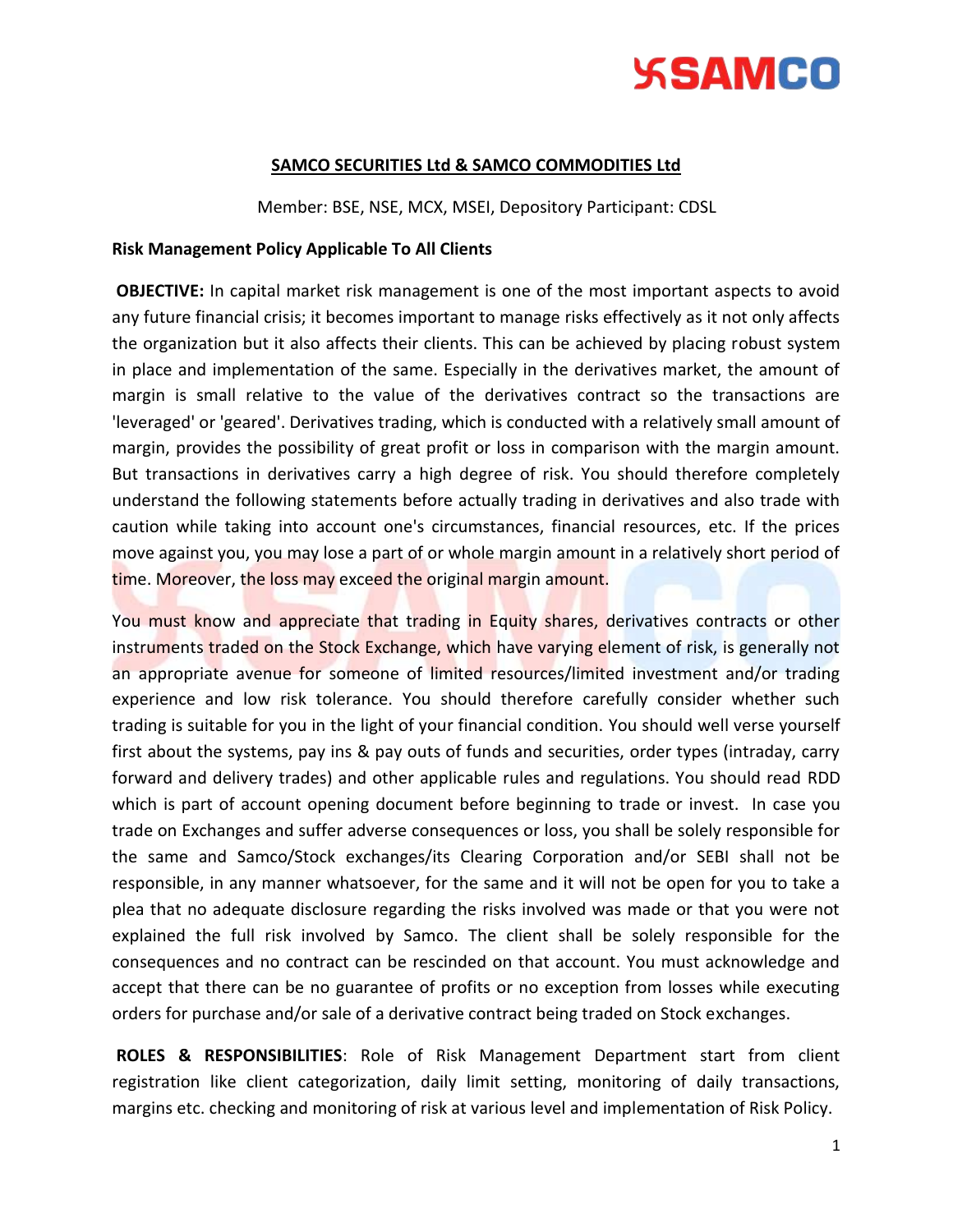**CLIENT CATAGORIZATION:** Classification of both existing and new clients into difference risk categories in back office like Low, Medium, High or CSC depending on the various parameters like client identity, background, financial, transactions pattern etc.

**EXPOSURE / LIMIT SETTING**: Daily limits will be set and updated in RMS software on the basis of available balance / collateralbased on the relationship with the client. .

**MARGINS**: In derivative segment upfront margin will be collected as per Exchange requirements. Futures trading involve daily settlement of all positions. Every day the open positions are marked to market based on the closing level of the index / derivatives contract. If the contract has moved against you, you will be required to deposit the amount of loss (notional) which is generally in the range of average historic volatility. This is also called daily settlement price. This amount will have to be paid latest by the next day morning before the commencement of trading. *(For Eg a derivative contract worth Rs 100 requires Rs 20 as margin for carried forward trade. The price fluctuates daily, suppose the price rises to Rs 102 for a short position, then the trader has to deposit Rs 2 as margin money next day before the start of market)* If you fail to deposit the additional amount by the deadline or if an outstanding debt occurs in your account, SAMCO may liquidate a part of or the whole position or can sell securities to recover the amount. In this case, you will be liable for any losses incurred due to such close-outs. Samco's margin calculator available on the website is only indicative and for educational purposes, such calculator is in no way substitute to the actual margins required for initiating a position(s).

**QUANTUM OF MARGINS:** The client shall pay applicable initial margins, withholding margins, special margins or such other margins as are considered necessary by the stock broker or the Exchange or as may be directed by SEBI from time to time as applicable to the segment(s) in which the client trades. The stock broker is permitted in its sole and absolute discretion to collect additional margins (even though not required by the Exchange, Clearing House/Clearing Corporation or SEBI) and the client shall be obliged to pay such margins immediately failing which the position of the client is liable to be squared off at the sole discretion of Samco.

In case of commodity segment many contracts expiry results into delivery transactions/positions, SAMCO do not allow delivery transactions in commodity segment, therefore in case of tender period which starts before certain day of expiry date, client has to square off or roll over his/her positions prior to beginning of tender period, Samco does not allow to take fresh positions in tender periods of any security. If any trade is executed by client in this period and transaction results into delivery client has to pay required full amount and any loss incurred for whatsoever reason on this account shall be to the client's account.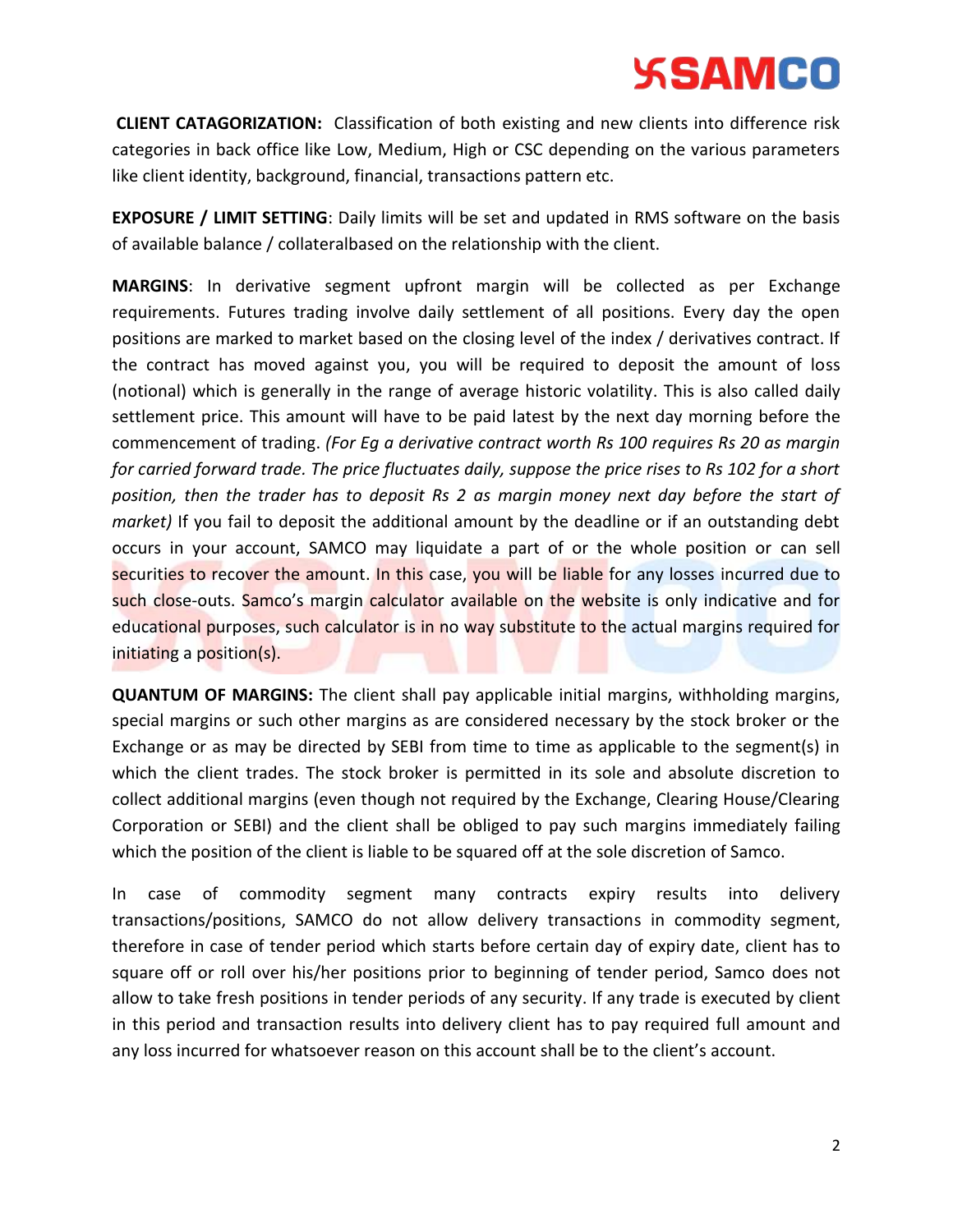**RISK AND COLLATERAL MANAGEMENT:** Samco has an online real time basis risk monitoring system for each client. If on a real time basis, at any time during the day (including pre opening gaps) the losses(mark to market) exceed more than 80% of the client's total deposits, SAMCO shall initiate the square off of the position of the client on a real time basis without even informing the client. *(Eg. A derivative contract worth Rs 100 requires Rs 20 as margin for carried forward trade or lesser if the trade is for intraday, as the case may be, if at any point of time during the day, price fluctuates more than 16% or more, which means that 80% of the deposit amount is wiped out, (i.e. 20 \*80/100= 16) Samco RMS team in such cases will square off the position)* Such eventuality may be rare but often happens in financial markets and therefore it is not feasible to inform the client about auto square off being undertaken by SAMCO's RMS team. Such huge volatility should not be construed as normal volatility and such losses have to be replenished immediately otherwise the position will be squared off subject to 80% condition. Clients should not wait for next day to settle such margin calls on the positions on the pretext that this falls under daily settlement process. There is a difference between daily settlement which is nothing but generally average historic volatility and extraordinary volatility which needs to be replenished immediately, daily settlement price can be paid next day morning but losses beyond average historic volatility or in other words extraordinary large loss has to be replenished on an immediate and real time basis otherwise Samco's RMS team will square off if losses exceed 80% of the deposits at any given time. Such losses shall be of the client and SAMCO in no way will be held responsible. The client therefore in general is advised to maintain more margins than is required by the Exchanges for his/her safety due to such black swan movement (means massive or abnormal volatility either intraday or due to overnight events) in the prices of the securities. Samco shall endeavor to close out the position once 80% losses of the deposits are triggered but, SAMCO in no way, guarantees that the losses will be squared off at such percentage, in reality, it can be more or less*. (Eg. Continuing from the above example if the price of derivative contract moves quickly by 20% without giving an opportunity to Samco's RMS team to square off at Rs 16 i.e. at 80% but eventually the square off happens at Rs 20, then the client is liable to deposit Rs 4 as the loss amount due to adverse price movements)* 

**TRADING RESTRICTIONS:** Restrictions in certain Securities shall be done periodically by RMS Team. SAMCO shall from time to time classify a list of securities which are illiquid as per the list of illiquid securities notified on a periodic basis by the Stock Exchanges concerned and / or based on such internal criteria as SAMCO may deem fit. SAMCO reserves the right to refuse execution of any transaction requests of the Client on such illiquid securities or to reduce the open market interests of the Client in such securities. SAMCO also reserves the right not to allow any trades or transactions in respect of certain securities or segments or orders/requests which may be below / above certain value / quantity as may be decided by SAMCO from time to time. Trading in Illiquid Scrip may be restricted as per management directives. RMS Team will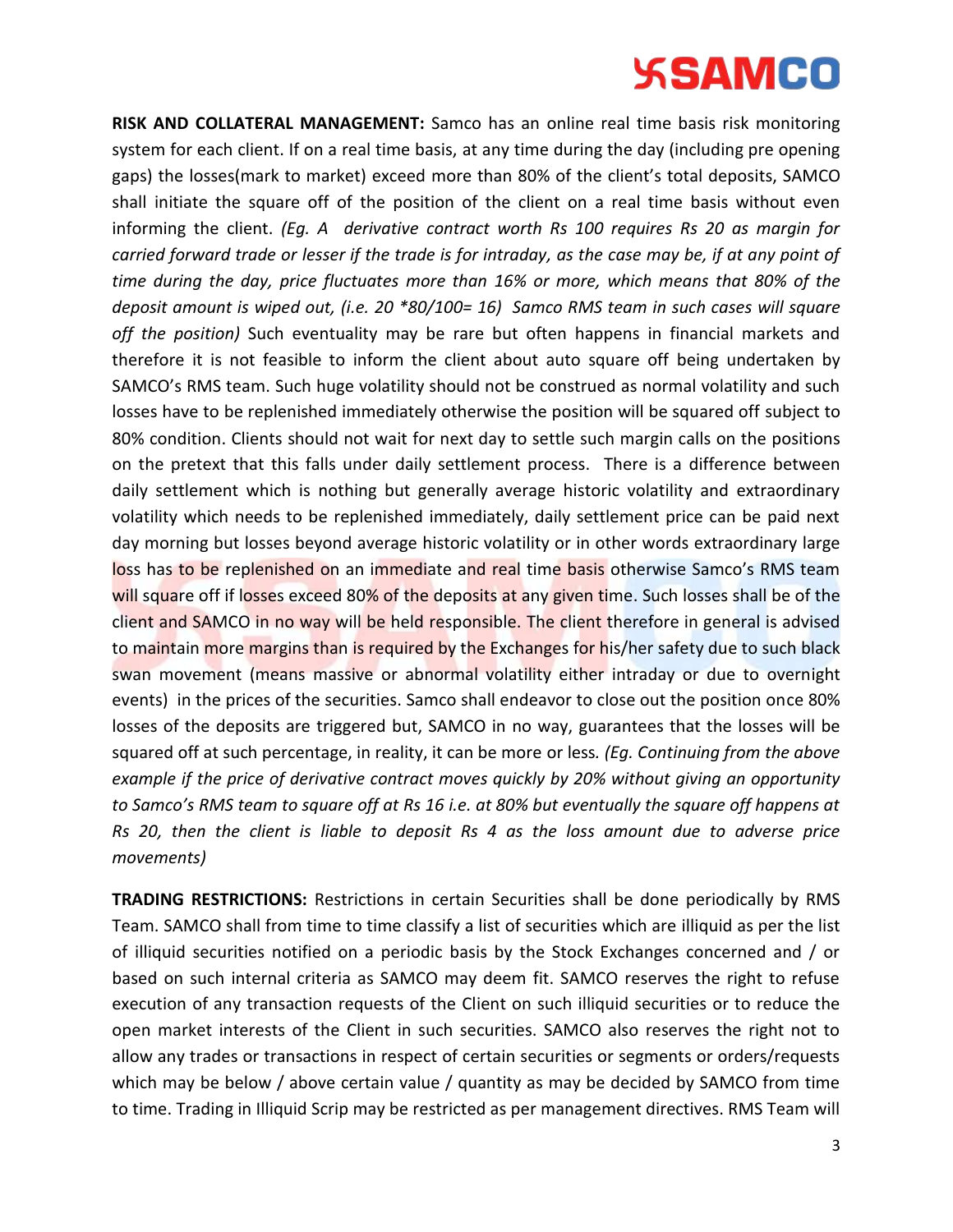closely monitor such type of transactions. Such list of illiquid stocks is updated on the website. In F&O segment no new position will be permitted in Ban Period securities. Penalties if any due to such transactions if initiated by the client shall be borne by the client solely.

**ONLINE PAYMENT:** Samco shall give credit to client accounts when it receives the payment advice from IMPS, Payment Gateway, NEFT, RTGS and cheques. Credit limits will be given only on confirmation which generally takes time because Samco has no control over banks or payment gateways. Delays if any in receiving payments by Samco and thereby causing a consequential loss to the client either due to Samco's RMS auto square off policy or otherwise shall be sole responsibility of the client, Samco in no way shall be held responsible for the delay of any third party payment systems. Samco shall not process payouts on bank holidays although exchanges may remain open for trading. All ledger debits are liable for payment of interests to Samco in addition to any penalties that are levied by the exchanges.

**SAMCO's RIGHT TO SQUARE OFF:** Without prejudice to SAMCO's other rights (including the right to refer a matter to arbitration), in the event of the Client failing to maintain/supply applicable margin money required to sustain the outstanding market positions of the Client, SAMCO shall be entitled, at its option and liberty, to liquidate/ close out all outstanding market positions or any part thereof such that the outstanding market positions are either zeroed out or reduced to an extent where available margin covers the market positions remaining after such square off. The Client understands and accepts that authority of SAMCO to square off outstanding market positions of the Client in the event of the Client failing to furnish margin money immediately on demand is carte blanche qua the entire outstanding position and the Client shall not, as a matter of right, be entitled to reduction of the outstanding positions in stages in order that positions to the extent of available margin are retained in the Client's account. SAMCO may also sell off all or any securities of the Client lying with SAMCO as collateral or otherwise, for any amounts due by the Client and adjust the proceeds of such liquidation/close out against the client's liabilities/obligations to SAMCO. Any and all losses and financial charges on account of such liquidation/closing-out shall be charged to and borne by the client. Such liquidation/ close out may be without any prior reference or notice to the client. Client shall keep and hold SAMCO indemnified and harmless from any loss arising out of such closing out/squaring off. Such liquidation or close out of positions shall apply to any segment in which the Client does business with SAMCO. It shall be the duty of the client to be self vigilant and adequately replenish/deposit the margins and mark to market losses on a immediately basis which are calculated on a real time basis by Samco

**SYSTEM/NETWORK CONGECTION RISK:** Trading on the Exchange is in electronic mode, based on satellite/ leased line communications, combination of technologies and computer systems to place and route orders. Thus, there exists a possibility of communication failure or system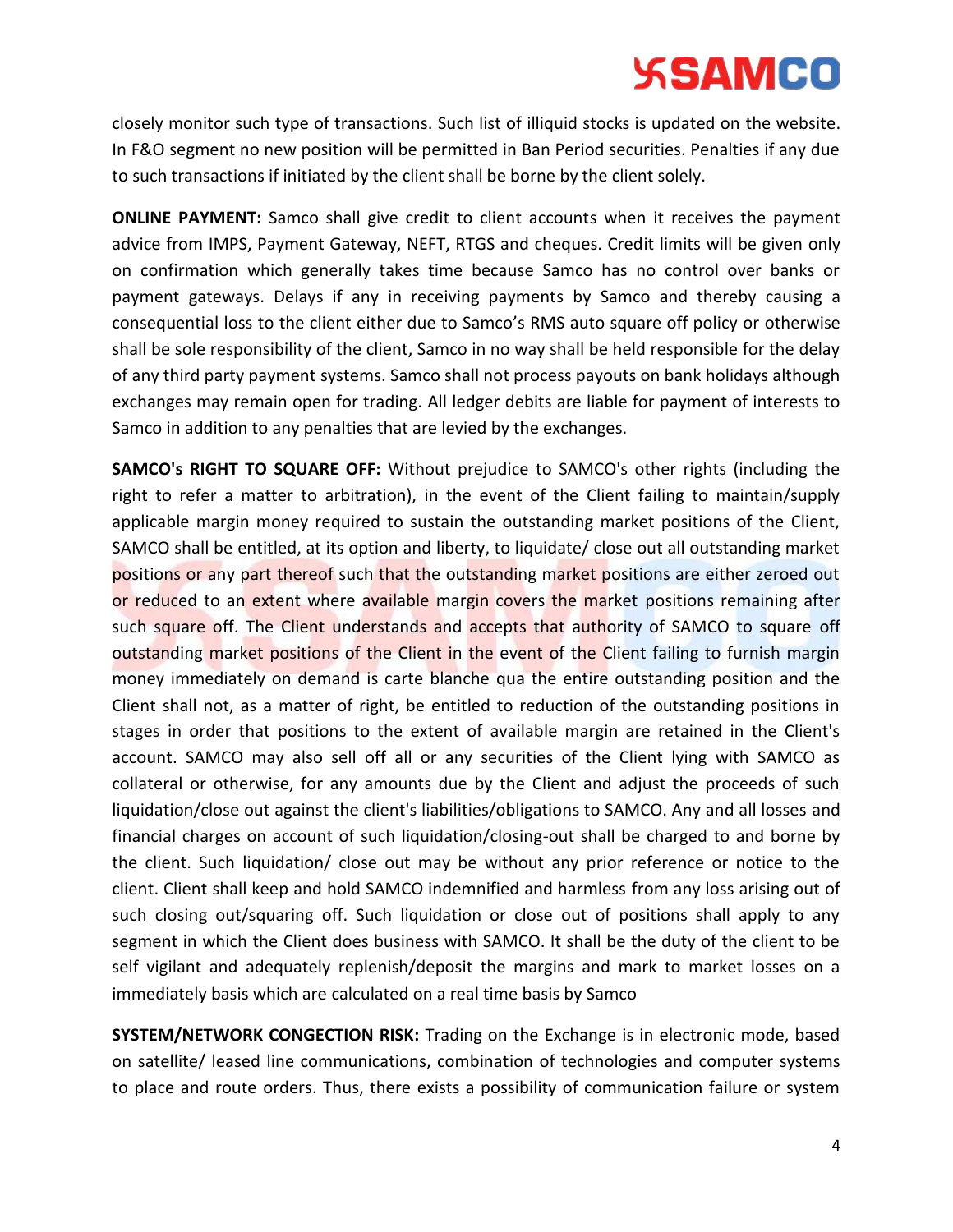problems or slow or delayed response from system or trading halt, or any such other problem/glitch including delayed or missed OTPs whereby not being able to establish access to the trading system/network, which may be beyond the control of and may result in delay in processing or not processing buy or sell orders either in part or in full. You are cautioned to note that although these problems may be temporary in nature, but when you have outstanding open positions or unexecuted orders, these represent a risk because of your obligations to settle all executed transactions. The losses if any arising out of such systems/network risk shall be of the client alone.

The Client shall not have any claim against the Exchange or the Stock broker on account of any suspension, interruption, non- availability or malfunctioning of the Samco trading system or Service or the Exchange's service or systems or non-execution of his orders due to any link/system failure at the Client/Stock brokers/Exchange end for any reason beyond the control of the Samco/Exchanges

Charts are formed using limited tick data (multi cast data) whereas the number of ticks recorded on the exchange are tick by tick (unicast) which are far more higher thus there may arise a perceived difference on the price action observed on the chart and that of actual price action on the exchange. Samco has zero control on such data feeds and is totally dependent on external sources to receive such feeds. Therefore charts may not truly capture all the price actions transpiring on the exchanges.

**POWER OF ATTORNEY:** Clients who have opened their trading accounts online are expected to send the POA in hard copy for demat account within 30 days to Samco's office otherwise Samco shall at its discretion stop OTP facility for selling the shares on delivery basis and the client in that case will have to then manually (or courier) come to Samco's office to deposit DIS (delivery instruction slip)

**DORMANT CLIENTS RMS:** Team will update the dormant client list (inactive from more than 12 months) & restrict their trading rights. Activation of such clients will be done as per Dormant Client policy.

**PAY-IN & PAYOUT OF FUNDS & SECURITIES**: Third party pay-in of funds & securities will not be accepted. Same way payout of shares and fund will be directly done to client account only. No securities belonging to one client be used/transferred for other client or for Own purpose. Securities sold by client on intraday basis which for whatsoever reasons are not squared off, then such losses, on account of price difference between the selling price and auction purchase price shall be on the account of the client alone and Samco shall not, in any way, be responsible for such losses. Client initiating buy today and sell tomorrow strategy is prone to security shortage risks which eventually, if any, will result into losses on account of difference in auction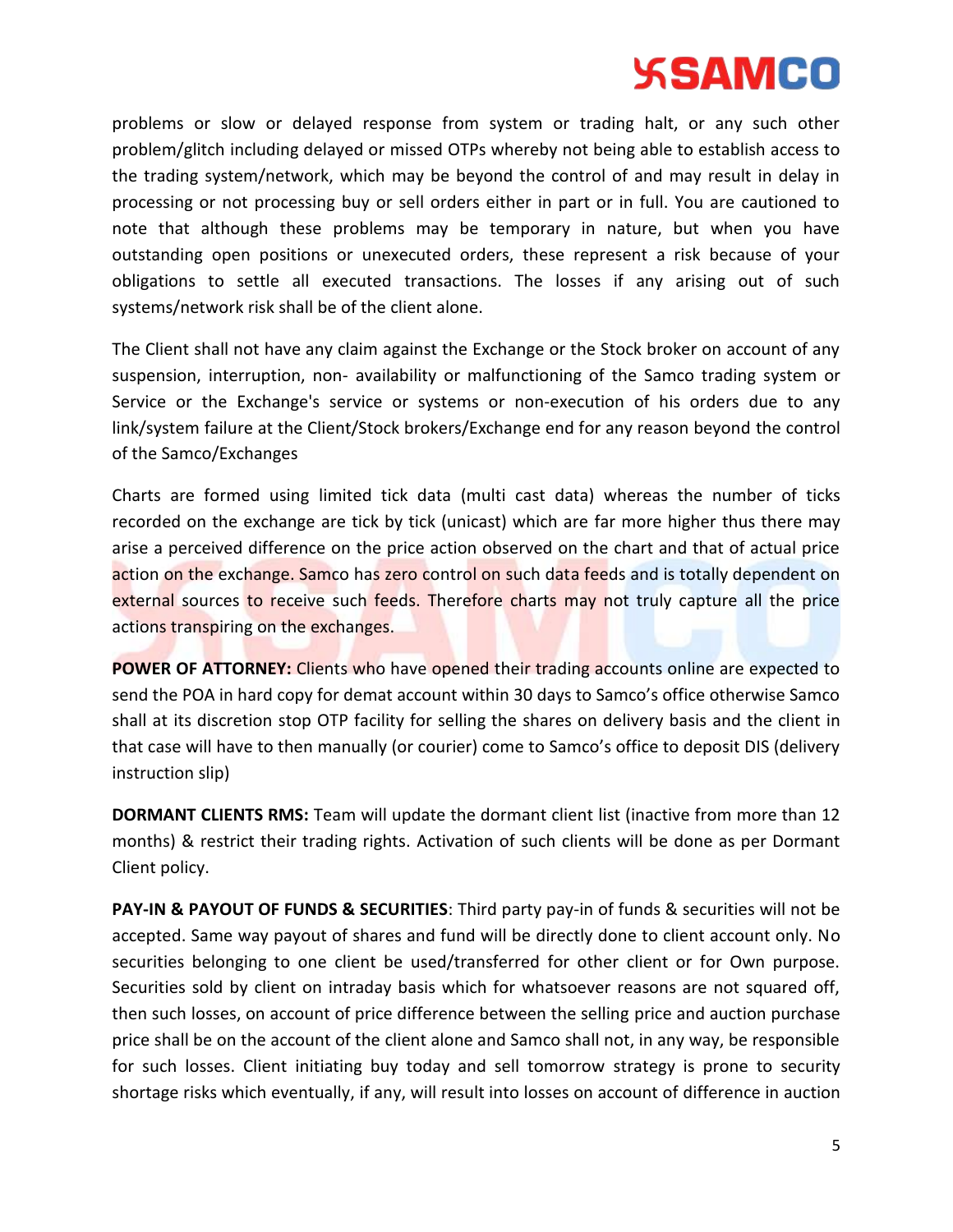

price and client's original trade price, the losses arising on such transactions shall be of the client's account and Samco in no way is responsible for any such losses.

#### **Detailed Explanation about Margin Policies and Limits**

Margin Limits and Policies are a very critical point for consideration for every Trader and Investor in the markets. We at SAMCO in this post have tried to detail the margin policies that shall be available under different product categories. We have tried to be transparent and upfront in our risk management approach however Mr. Markets may require us to change our policies based on its mood swings.

Broadly, the entire risk management policy is designed for 3 types of trading patterns and segments





## **1. Trading in Equities i.e. Shares Listed on NSE/BSE**

All market participants can trade in the Equities or Cash Market Segment on the NSE/BSE using the following Product Types with SAMCO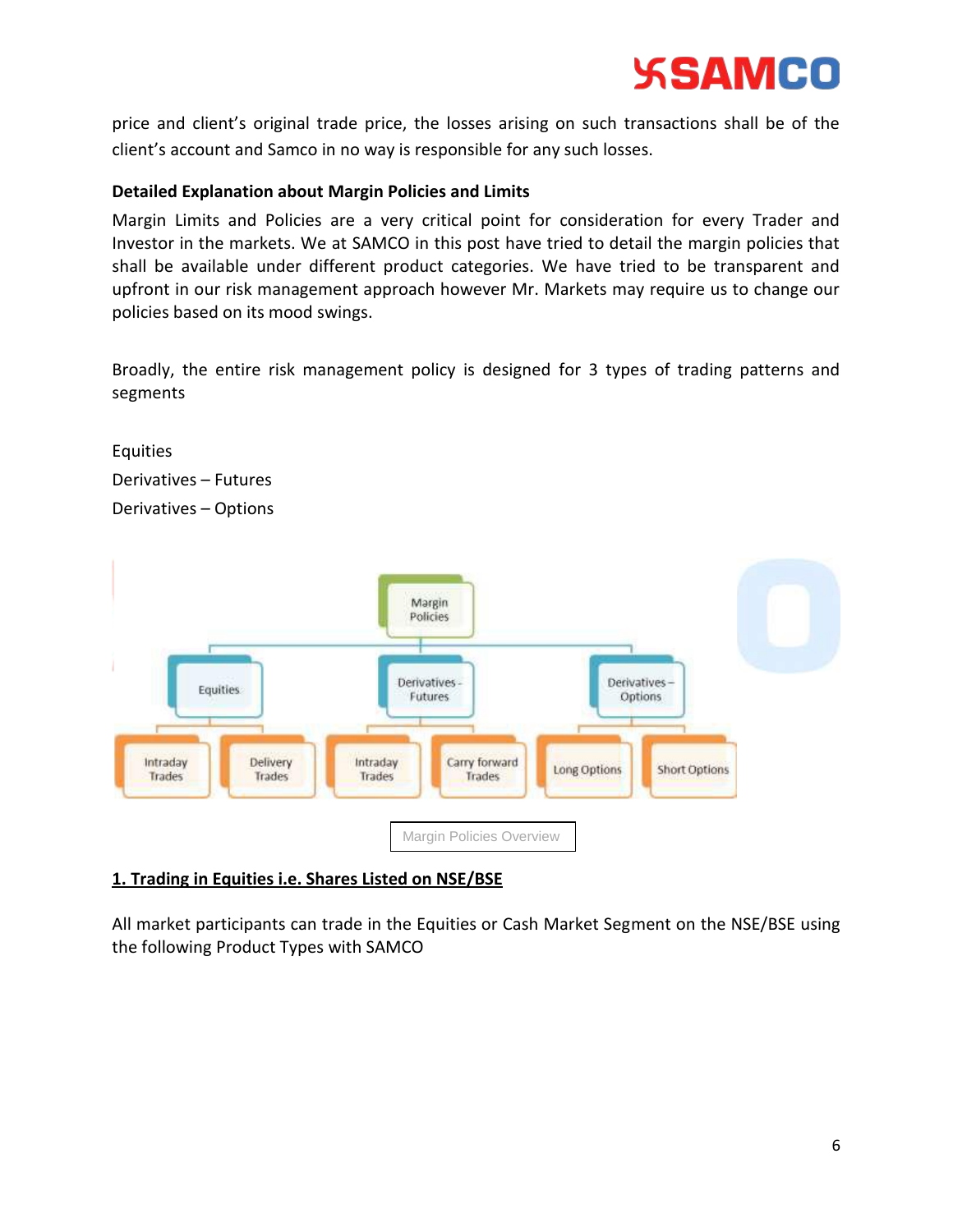

Intraday trades can trade using 2 product types

## i. MIS – (Margin Intraday Square-off)

In this MIS product type, additional leverage is available for intraday trades since there is lower risk to positions especially since positions are not carried forward and therefore there is no overnight market risk. Clients will be required to chose MIS as a product type while placing their orders in the SAMCO Trader. By selecting MIS as a product type, leverage from 3x – 15x will be available depending on the liquidity of the stock. A total of 400+ stocks are available for trading in the MIS product type. However, one thing to remember is that all orders in the MIS product type should be compulsorily squared off before 3.14 pm failing to do which will require the SAMCO RMS to square-off positions at 3.15 pm.

To see the full list of eligible stocks and their corresponding multipliers, check the SAMCO Margin Calculator on our website.

## ii. CO – (Cover Orders)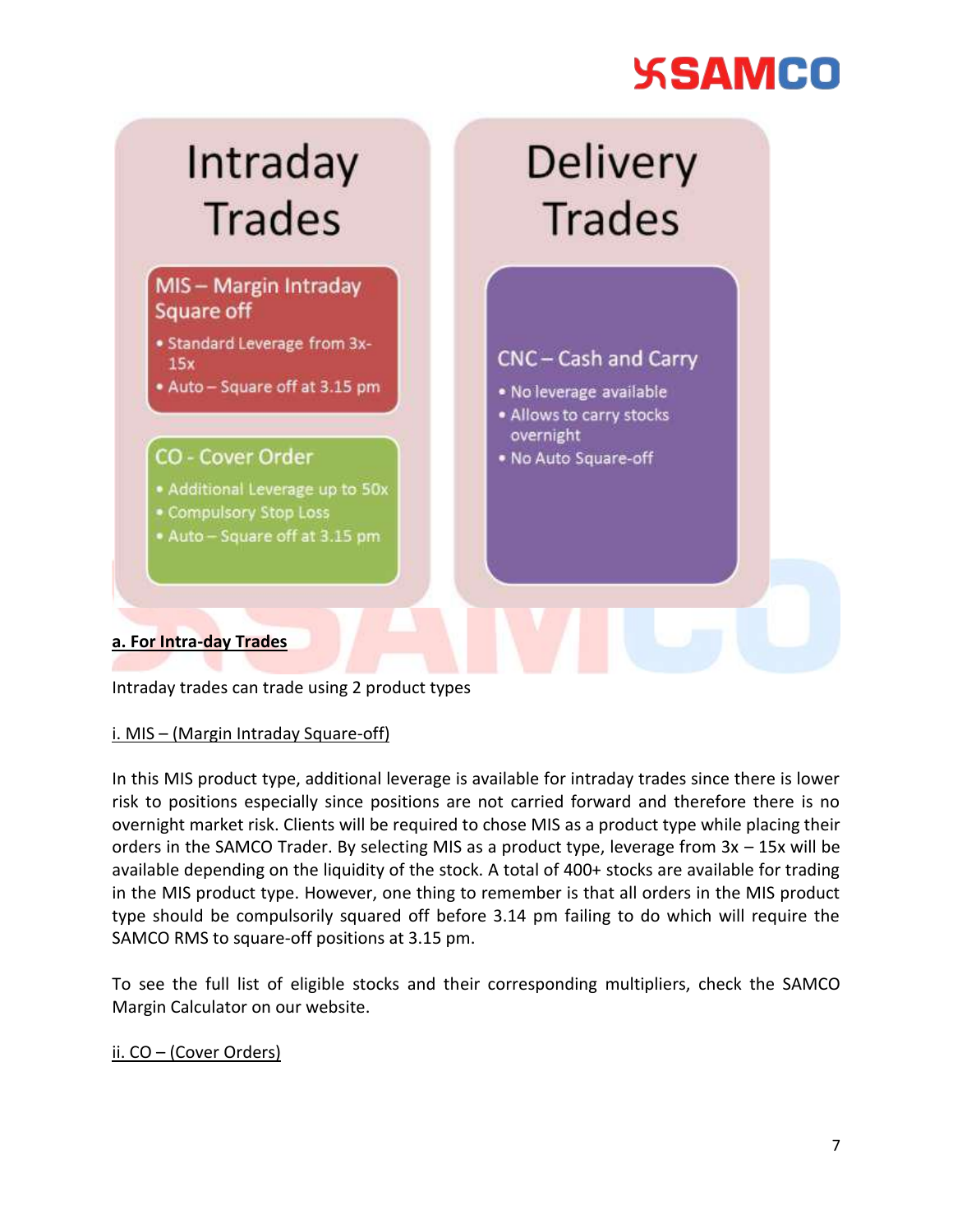

For traders requiring even more intraday leverage than provided by the MIS product, a unique feature available with the SAMCO Trader is Cover Orders. When you select the Cover Orders as a product, you will be compulsorily required to enter a stop loss for your trade. In simple terms, a cover order is a order with a stop loss. This enables us to calculate the maximum risk to your positions and accordingly charge lower margins for intraday trades. More often than not, the margin levied in cover orders shall be [(Trade Price – Stop Loss Price) \* Quantity]. A point to remember is that these orders too will be required to be squared up before 3.15 pm failing which they will be squared up by the SAMCO RMS Team.

### **b. Delivery Trades**

To execute delivery trades with SAMCO, you will need to use the product type – CNC i.e. Cash and Carry. As the name suggests, you will need to completely pay up the margin for delivery trades upfront prior to executing a trade. In case you have Rs. 50,000 in your account, you will be able to buy delivery of only Rs. 50,000 by using the CNC product type. Also, whilst selling in the CNC product type, you will be required to have the stock either in your SAMCO DP account or the SAMCO Client Beneficiary Account. You will not be permitted to sell stock which is not a part of the SAMCO ecosystem. This is to ensure stocks are sold only when stocks are available to be delivered to the exchanges as obligation.

Why do CNC trades require 100% Margin upfront? When stocks are purchased and carried forward, the price risk due to overnight events is extremely high. We have often seen stocks reacting to news events with 20% gap up/ gap down movements. In such cases, its best to have un-leveraged positions which require 100% margin.

An important point to note is that positions can be converted from MIS to CNC and vice versa at any point of time subject to margin availability. For instance, if you had purchased 1,000 shares of Reliance @ Rs. 900/share in MIS product and blocked Rs. 1,80,000 in margin (say 20%) and decided at 3 pm that you wanted to carry forward this as an CNC trade, all you'll need to do is go to the SAMCO trader and convert your position from MIS to CNC. However, this conversion would be permitted only if you had Rs. 7,20,000 (CNC Margin difference of 80%) available in your account as free balance.

# **2. Trading in Derivatives – Futures (Equity Derivatives, Currency derivatives, Commodity derivatives and Interest Rate Futures Derivatives)**

For trading in the futures contracts in the derivatives segment of the exchanges i.e. NSE-F&O, BSE-F&O, NSE-CDS, MCXSX-CDS and MCX, traders will be required to use the following product types with SAMCO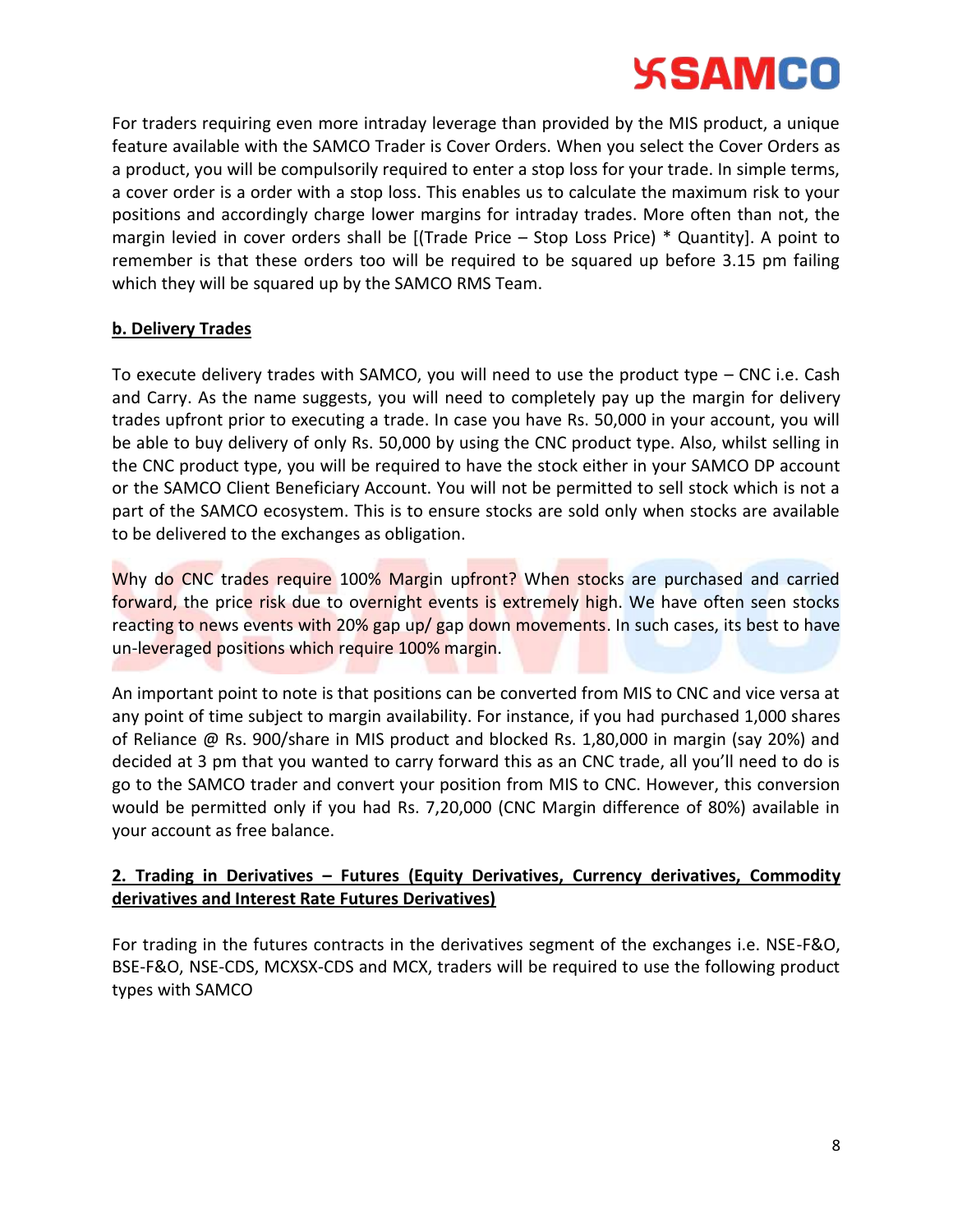#### Carry forward Intraday **Trades Trades** MIS - Margin Intraday Square off NRML-Normal product · Margin applicable ranges from type for carry over trades 40% - 60% of NRML Margin · 100% Exchange margin will be · Positions Auto - Squared off applicable i.e. SPAN + Exposure before market close Margin . Allowed to carry futures positions overnight CO - Cover Order . No Auto Square-off · Additional Leverage as compared . Can Hold the position till the to MIS and NRML products contract expires Compulsory Stop Loss Positions Auto - Squared off before market close **a. For Intra-day Trades**

Intraday trades can trade using 2 product types

## i. MIS – (Margin Intraday Square-off)

In this MIS product type, additional leverage is available for intraday trades since there is lower risk to positions especially since positions are not carried forward and therefore there is no overnight market risk. Clients will be required to chose MIS as a product type while placing their orders in the SAMCO Trader.

However, one thing to remember is that all orders in the MIS product type should be compulsorily squared off before cut-off time failing to do which will require the SAMCO RMS to square-off positions.

The stipulated cut-off time for the different exchange segments are as follows:

Equity Derivatives (NSE-F&O, BSE F&O) – 3.15 pm Currency Derivatives (NSE-CDS, BSE-CDS, MCXSX-CDS) – 4.45 pm Commodity Derivatives (MCX) – 30 Minutes prior to market close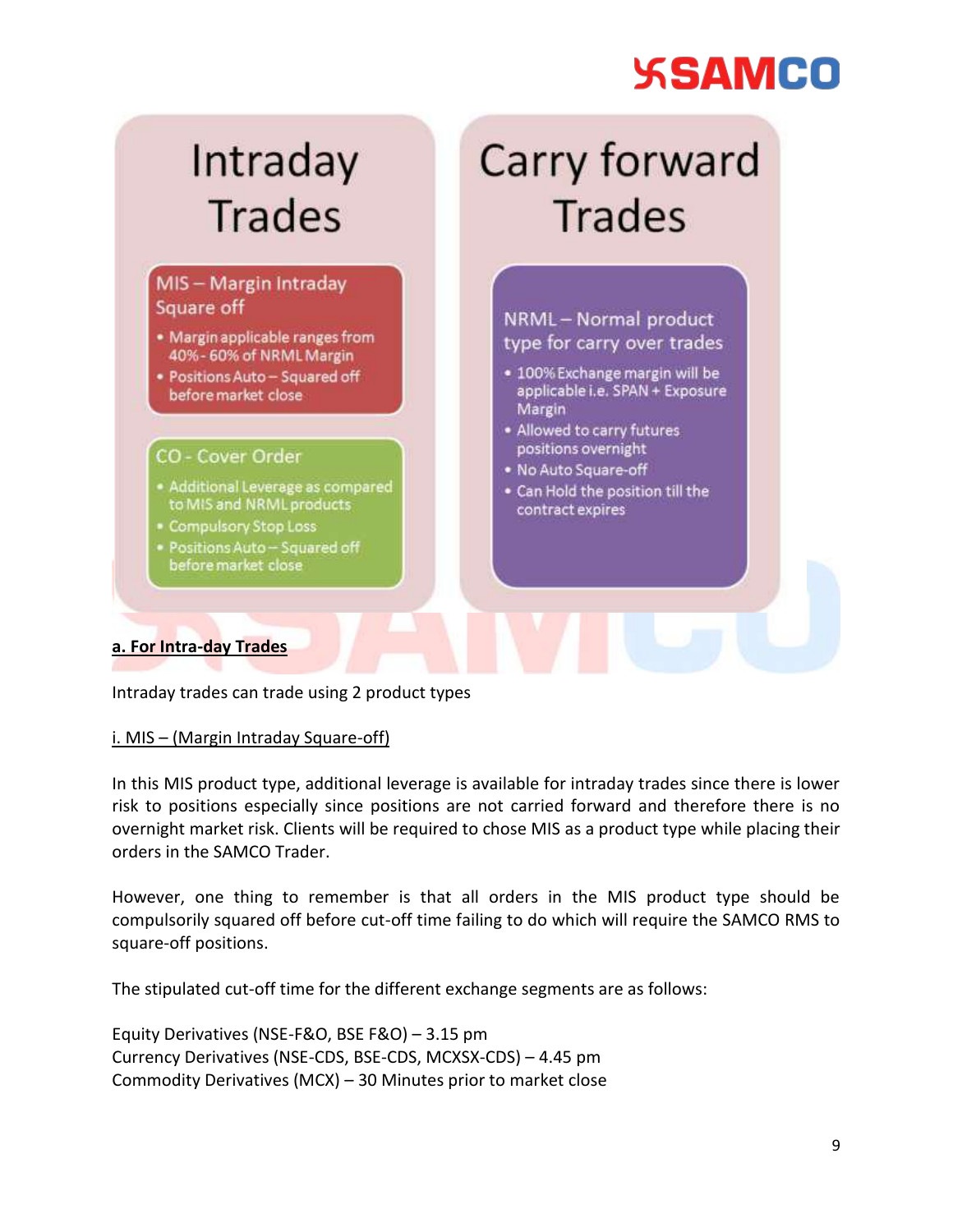

The margin for MIS trades will be charged as a percentage of NRML Trades which shall be as follows

For Equity Index Futures (NIFTY, Bank Nifty and others) – 40% of NRML margin For Equity Stock Futures – 50% of NRML Margin For Currency Futures – 50% of NRML Margin For Commodity Futures – 40% of NRML Margin

### ii. CO – (Cover Orders)

For traders requiring even more intraday leverage than provided by the MIS product, a unique feature available with the SAMCO Trader is Cover Orders. When you select the Cover Orders as a product, you will be compulsorily required to enter a stop loss for your trade. In simple terms, a cover order is a order with a stop loss. This enables us to calculate the maximum risk to your positions and accordingly charge lower margins for intraday trades. More often than not, the margin levied in cover orders shall be [(Trade Price – Stop Loss Price) \* Quantity].

The leverage available in a Cover order is higher than in MIS and NRML products.

Cover orders are available for all the segments i.e. equity, currency and commodity derivatives however the margin applicable varies across segments.

#### **b. Carry Forward Trades**

To execute carry forward trades with SAMCO i.e. trades that you'd like to carry overnight, you will need to use the product type – NRML i.e. Normal. As the name suggests, you will need to completely pay up the normal margin as required by the exchanges (SPAN + Exposure margin) for carry forward trades upfront prior to executing a trade. In case you have Rs. 50,000 in your account, and you want to execute a trade to buy 100 units of NIFTY Futures @ 8,500 and the applicable normal margin is 5%, then Rs. 42,500 (5% \* 8,50,000) from your account will get blocked once your trade is executed.

When you execute a trade using NRML product type, you will be permitted to carry your positions till the expiry of the contract.

To calculate the margin applicable on your positions, you can visit the F&O Margin calculator on the SAMCO Website.

#### **3. Trading in Derivatives – Options (Equity & Index Options and Currency Options)**

For trading in the options contracts in the derivatives segment of the exchanges, traders will be required to use the following product types with SAMCO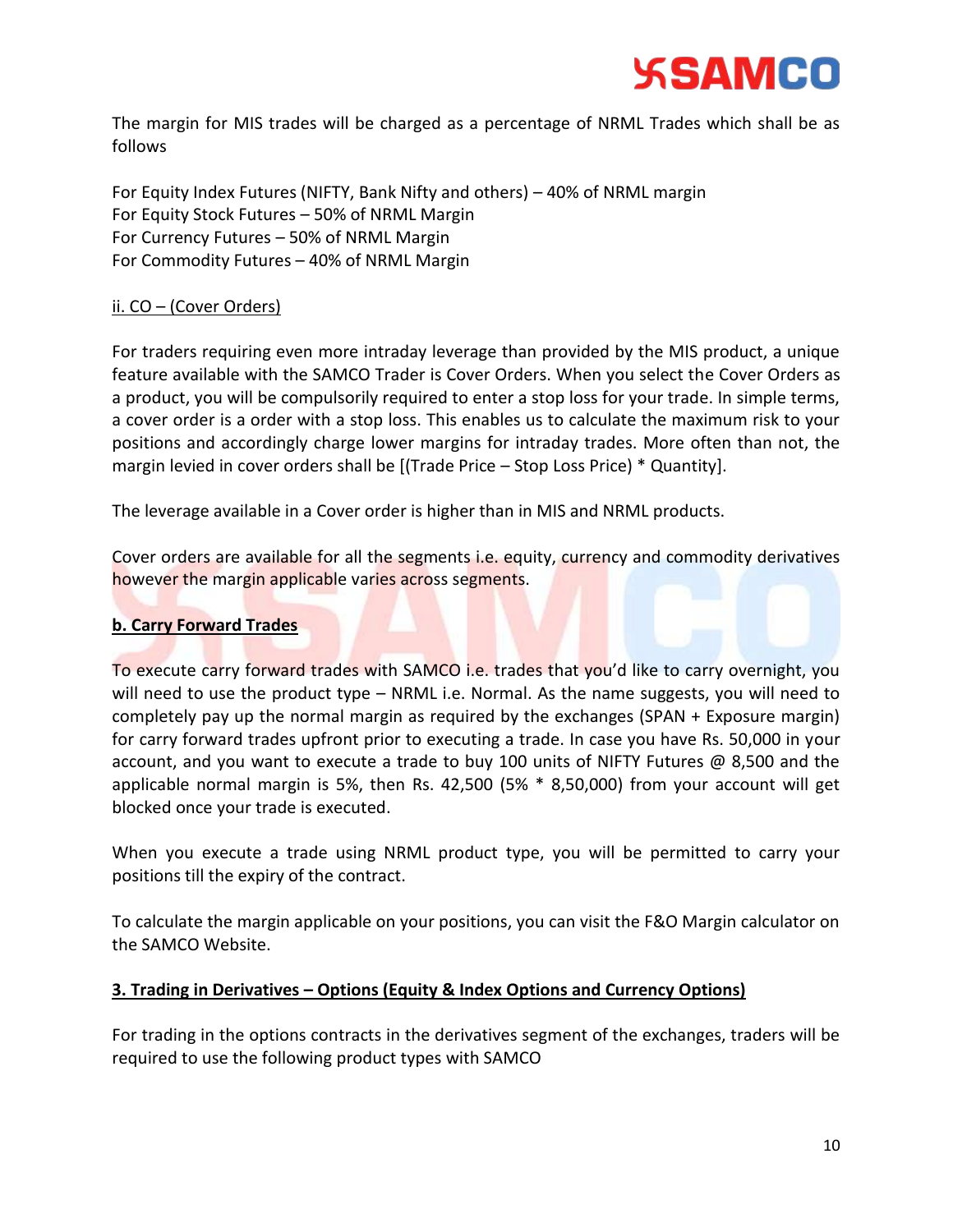

## **a. For going Long options i.e. Purchasing Options**

When you buy options, SAMCO provides no additional leverage. So if you are buying calls or puts of any contract, the premium required to buy them has to be available in your account with SAMCO. You can trade options either with product type as NRML or MIS, but since there is no additional leverage provided if you use product type as MIS, it is recommended to use the NRML product type which will allow you to carry the positions overnight and not MIS since all MIS positions would get squared off before the close of markets.

## **b. For going Short options i.e. Selling Options**

Selling options requires margin to be blocked and the premium received from the short options is credited to your trading account.

You can short option either using the product type as NRML or MIS. To calculate the margin applicable on your positions, you can visit the F&O Margin calculator on the SAMCO Website.

The margin for MIS trades will be charged as a percentage of NRML Trades for short options which shall be as follows

For Equity Index Options (NIFTY, Bank Nifty and others) – 40% of NRML margin